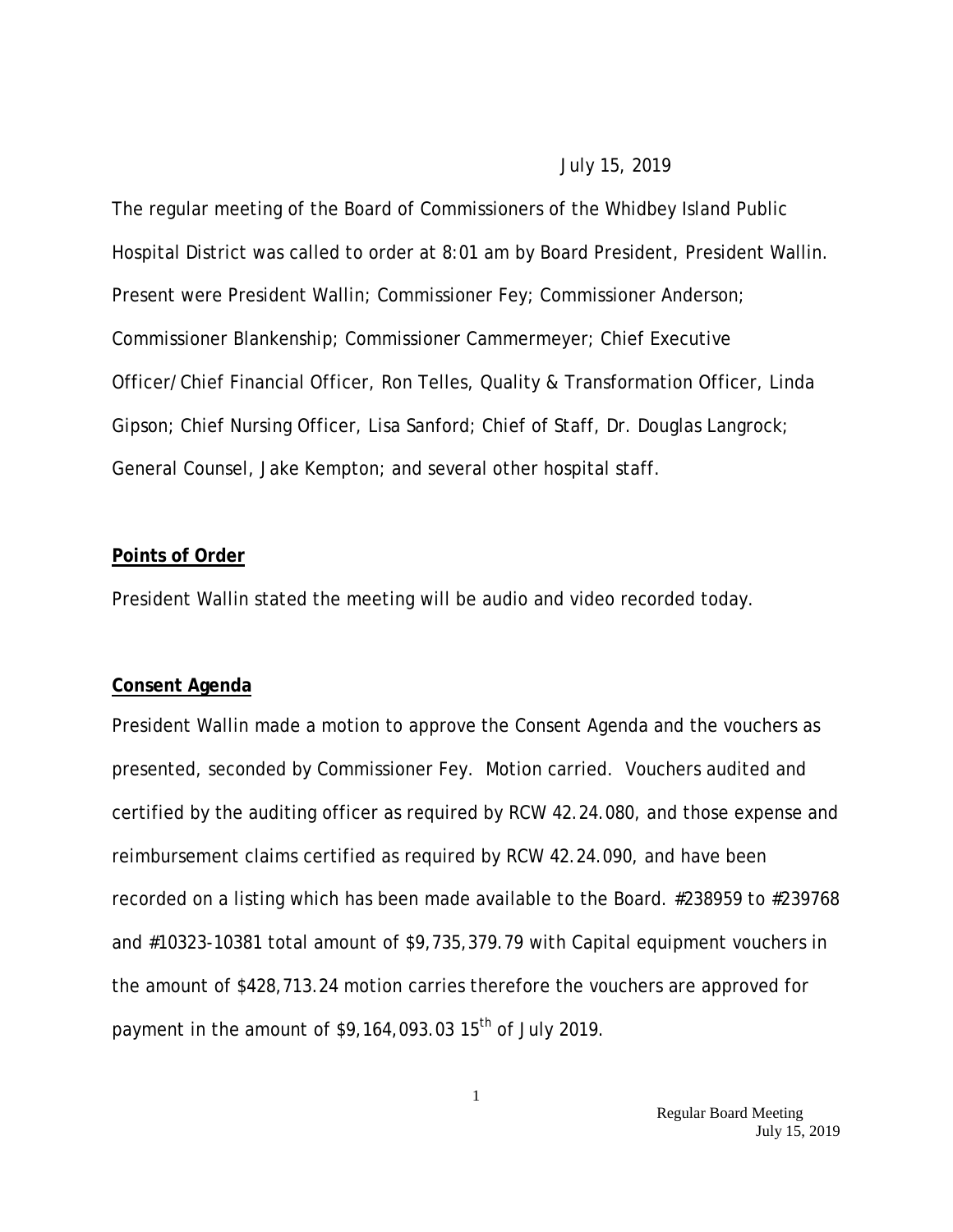## **General Public Comments:**

None

## **Nursing Update:**

Lisa updates the board with staffing updates in our clinical areas. Several clinic leaders have departed our facility, but we have interim leaders in place. Vivian Kaplan has been interim director of surgical services for several weeks now. Enid Oates is the interim manager for MAC.

Our Pharmacy department had a Board of Pharmacy survey last week. This went very well. Tony Triplett and his team submitted their plan of correction and it has been approved.

The last few months we have been working with a Wound Care program consultant who has been working with the wound care team on best practice and workflow as well as improving coding and billing. She has received positive feedback from the team and is awaiting results.

Lastly, it was a big body of work to get the swing bed project up and running. Coryelle Rogers took the lead on this and did a fantastic job keeping everyone on task. We are committed to going live September  $1<sup>st</sup>$ .

### **Medical Staff Report**

Dr. Douglas Langrock presented the following Initial Appointments: Jerome Domzalski, MD, Radiology **Provisional Active** 

> Regular Board Meeting July 15, 2019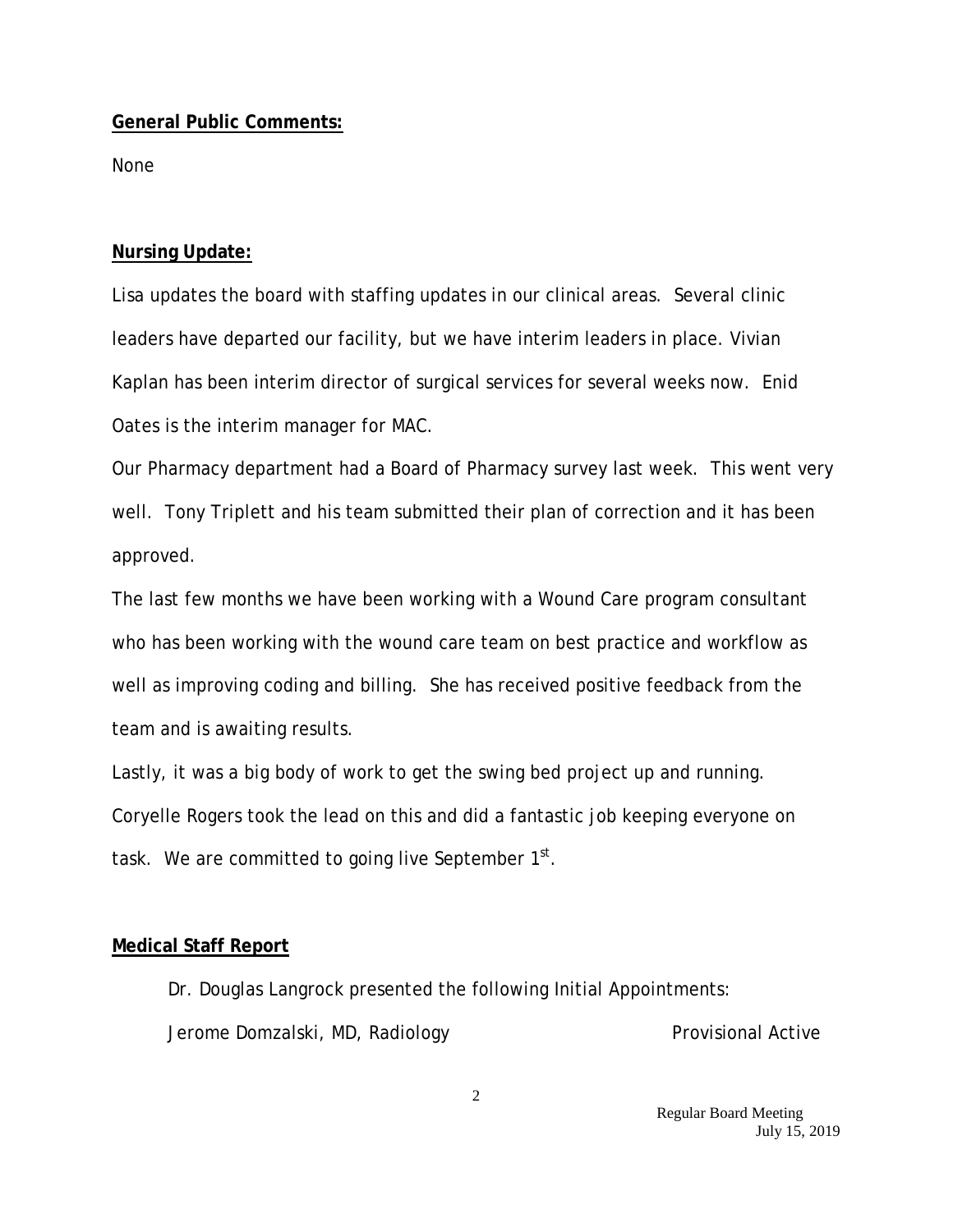Commissioner Anderson motioned to approve, seconded by Commissioner Blankenship. Motion Carried.

Dr. Douglas Langrock presented the following Advancements:

| Michael Peters, MD, Radiology     | Provisional Telemedicine to  |
|-----------------------------------|------------------------------|
|                                   | Active Telemedicine          |
| Omar Naji, MD, Hospitalist        | <b>Provisional to Active</b> |
| Garth Miller, MD, General Surgery | <b>Provisional to Active</b> |
| Heather Badger, ARNP              | Provisional to Active        |

Dr. Douglas Langrock presented the following Reappointments:

| John McGowan, MD, Radiology           | Active Telemedicine        |
|---------------------------------------|----------------------------|
| Patrick Cox, MD, Radiology            | Active Telemedicine        |
| Greta Go, MD, Radiology               | Active Telemedicine        |
| Mark Mayhle, MD, Radiology            | Active Telemedicine        |
| lan Ch'en, MD, Radiology              | Active Telemedicine        |
| Kimberly Brockenbrough, MD, Radiology | Active Telemedicine        |
| Rosa Rangel, MD, Hospitalist          | Active Telemedicine        |
| Maninder Mahal, MD, Hospitalist       | <b>Active Telemedicine</b> |
| Ann Dannhauer, MD, Internal Medicine  | Active Telemedicine        |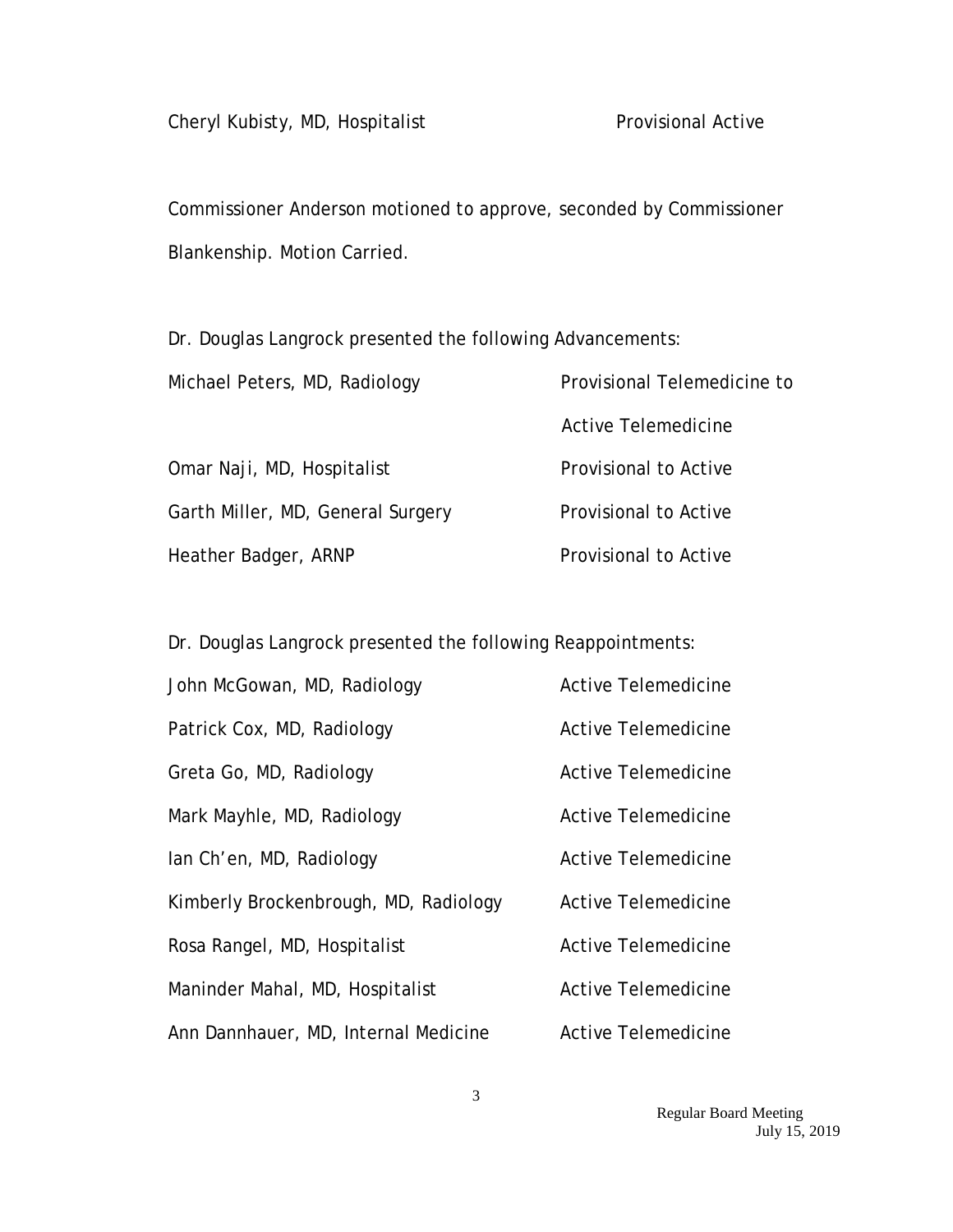| Lynda Reidling, ARNP, Sleep Care | Active Telemedicine |
|----------------------------------|---------------------|
| Robert Wagner, MD, Pediatrics    | Active Telemedicine |

Commissioner Fey motioned to approve, seconded by Commissioner Anderson. Motion Carried.

Dr. Douglas Langrock presents policy and procedure amendments for policies 27 and 28 which discuss practitioner's response to call and those performing surgeries while on call. Moved to approve Policy 27: Practitioner's Response to Calls and Policy 28: Practitioners Performing Elective Surgeries or other Therapeutic or Diagnostic Procedures While On-Call by Commissioner Cammermeyer. Seconded by Commissioner Fey. Motion Carried.

Commissioner Fey explains to the board the R1 rating on the credentials report which is discussed and explained in length.

### **Quality Update**

Linda acknowledges the Patient and Family Advisory Council that are in attendance and their role across the system. Linda discusses the regulatory compliance and its appropriate use criteria which are designed to improve both quality and cost. This avoids unnecessary tests and radiation and obtains the best study for the problem. The education and operations testing period starts January and after January 1, 2021 low scoring claims will not be paid.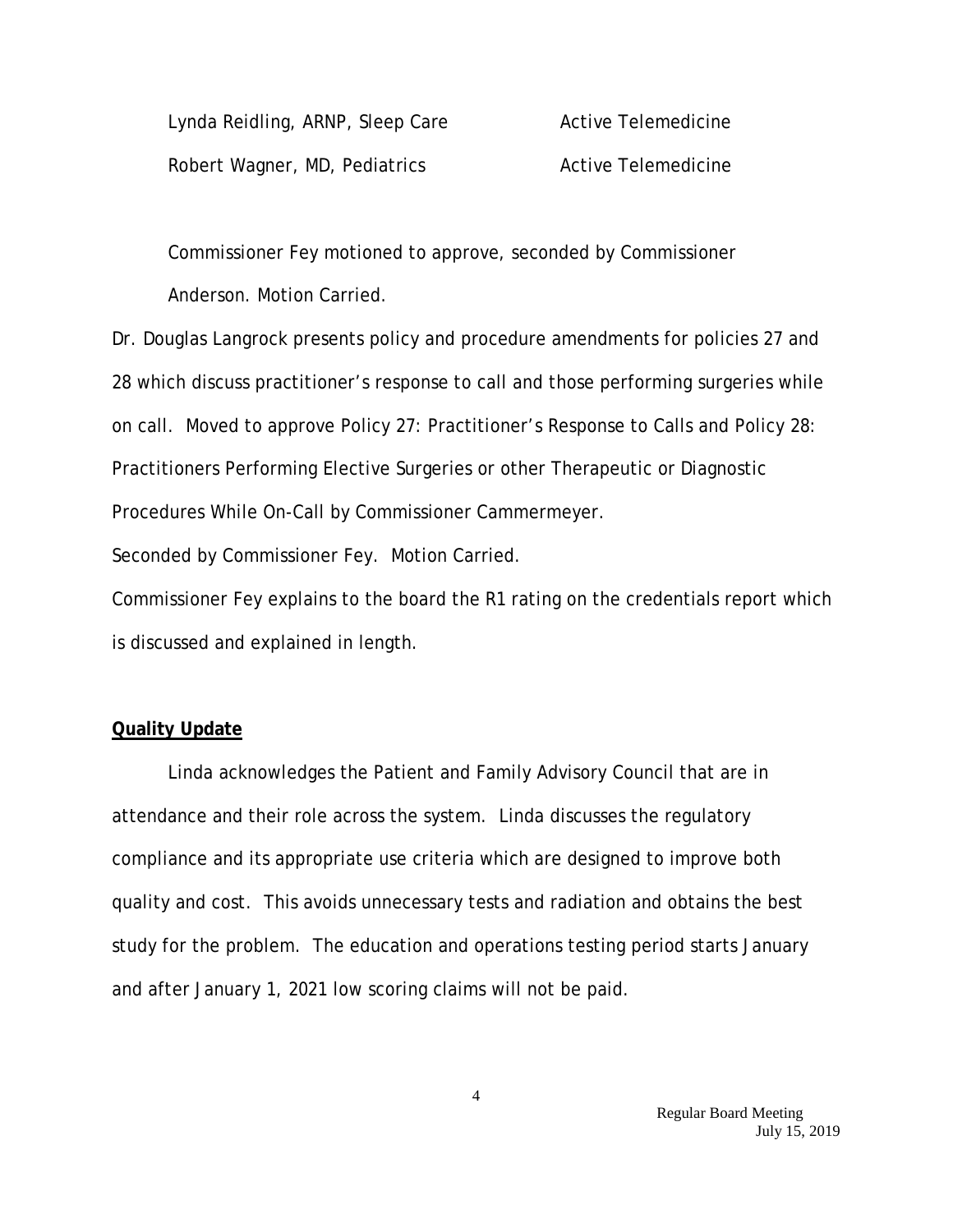Linda discusses the team who works with the Merit –Based Incentive Payment System (MIPS) moving from 2017 to 2022 who look at thousands of patient encounters. They look at very complex inclusion and exclusion criteria to meet the standards for advancing care improvement, clinic practice improvement activities, and quality and cost performance. This has provided a final score of 95.16 out of 100 with a profit increase of 1.46% to our providers. The potential loss had we done poorly would have been 7% this year.

Linda discusses the Initiatives Status Report and mentions that Upstream assessment is completed and the information system is live. The island wide adoption of the Social Determinants of Health Assessment has been completed and 211 is now an information resource number that patients and providers can call for assistance. Linda introduces Jamie Hamilton who is a new addition to the team. Honoring Choices is the advanced care planning mechanism we will be using. They will be onsite September 30<sup>th</sup>.

Linda explains the Patient Safety and Experience goals and the initiatives in place. The hospitalist team met their quality metrics with the exception of the patient experience. The most substantial reduction in patient perceptions over prior year is in the emergency department.

Kudos: The medical record delinquencies are the lowest in a decade with nearly 10,000 charts audited annually and diagnostic imaging received 100% positive patient comments.

Linda discusses CMS and DOH quality program requirements as well as next steps.

5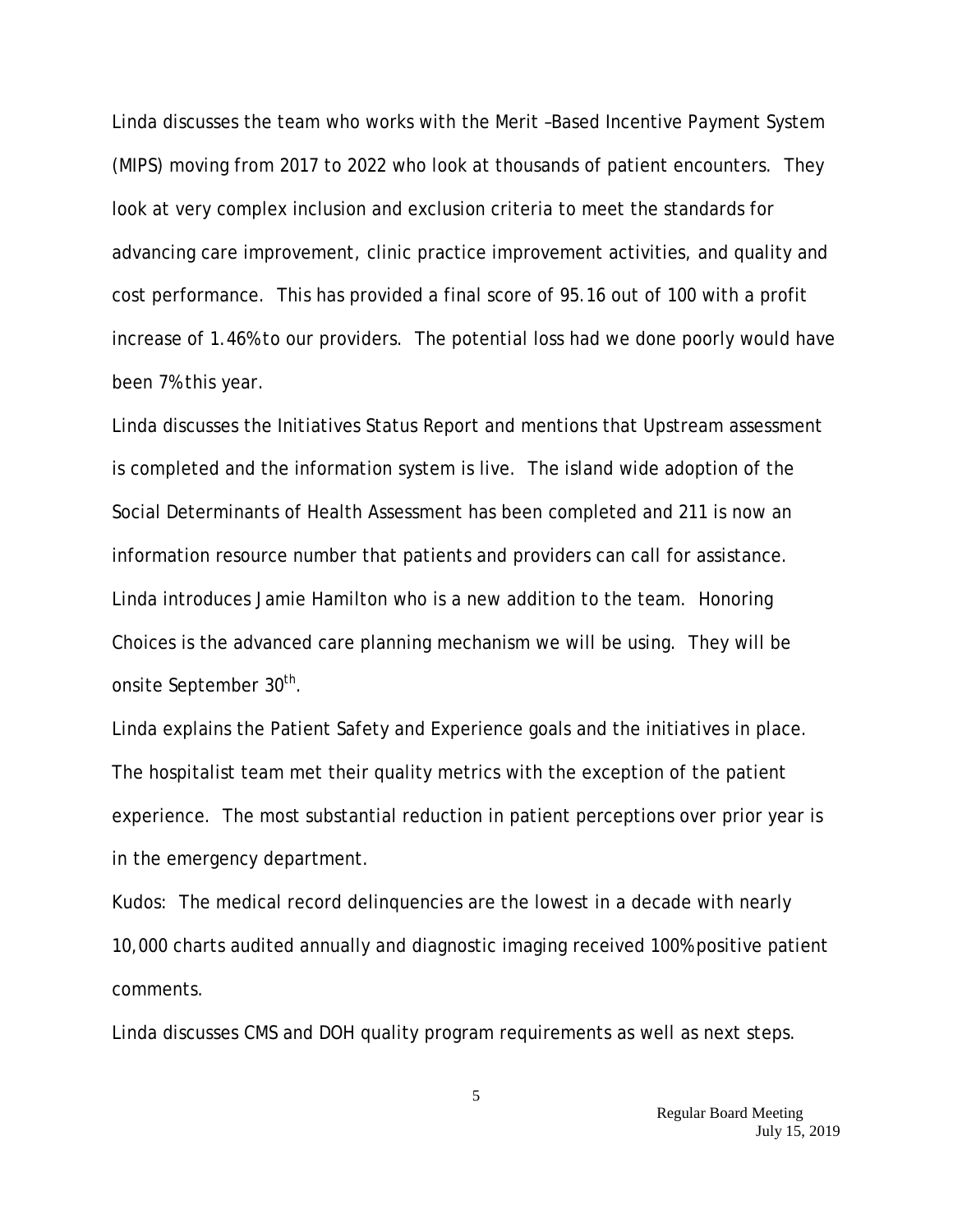Linda explains CEO's direction of selecting an accreditation, which has been narrowed down to DNV-GL and The Joint Commission. This will be the Board and CEO's decision to make. Commissioner Blankenship asked Linda if the Board would be provided a presentation of each accreditation, which Linda confirmed.

Commissioner Cammermeyer discusses the Press Ganey scores and more specifically the rank number and where that places WhidbeyHealth within Region 9. Linda was asked to explain this in more detail. Commissioner Blankenship asked if these results are shared with the providers and what current steps are being taken to improve these numbers. Colleen Clark, Director of Practice Management, discussed the major complaints received and initiatives taken to improve customer service within each clinic including phone retrieval time. This includes looking into the feasibility of centralizing registrars. Linda explained another complaint in Primary Care clinics is time spent with the provider and in the ED a major complaint is patients not being informed of delays. These are the types of items that are most critical to the patients and strategies are being developed to address these issues.

#### **Finance Update**

#### **Jennifer Reed reviewed May Financials**:

- 1. Patient days are down due to trend toward outpatient services. We continue to see this and look toward the future.
- 2. Discharges were down in May.
- 3. ER visits are right on track with the 4 year average.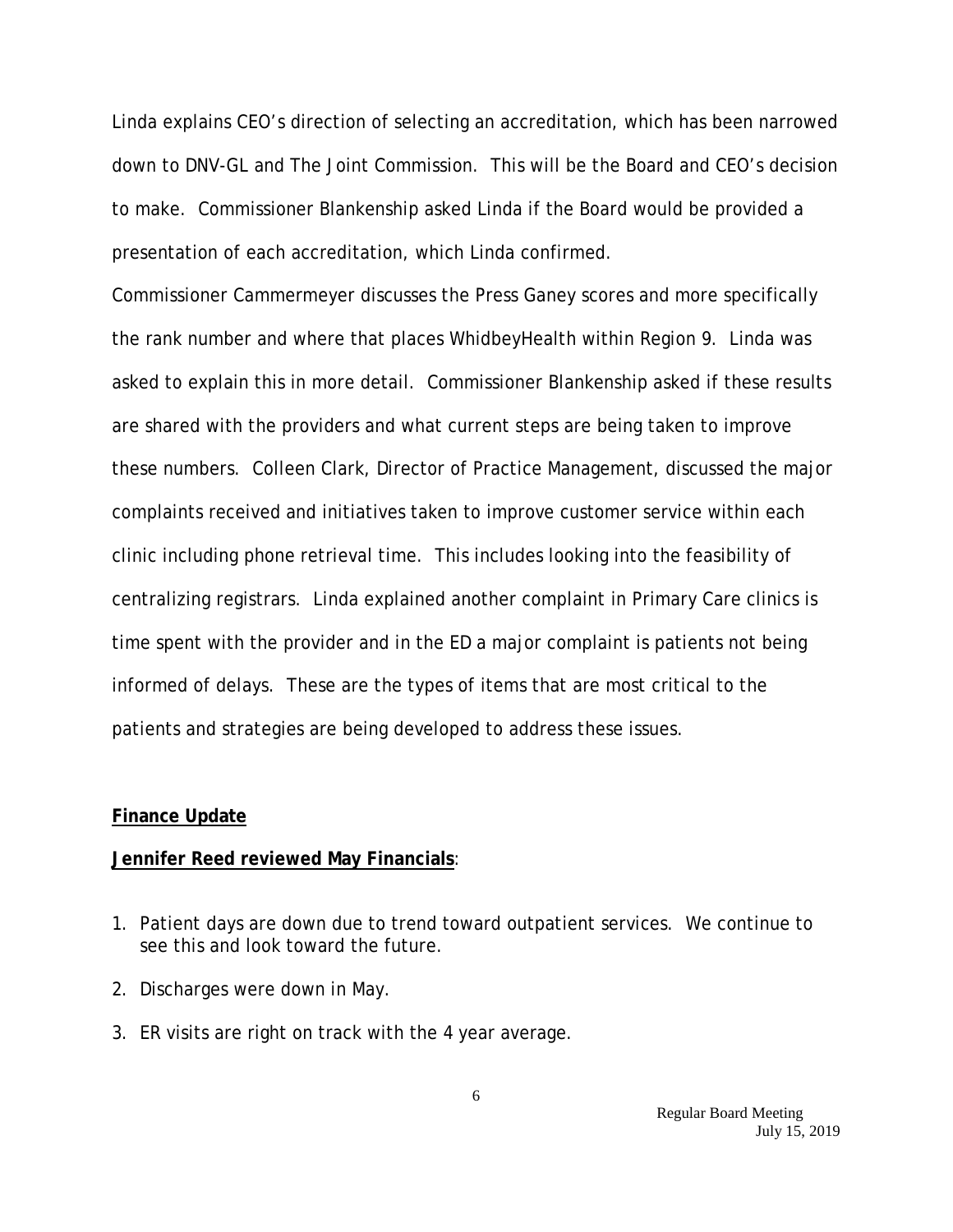- 4. Surgeries were down this month but we have seen a good increase in June, continuing our upward trend. Inpatient surgeries remain steady with outpatient continuing to increase.
- 5. Clinic visits are disrupted with addition of Coupeville and closure of Clinton.
- 6. Operational Expenses: Compensation is up due to terms. Physician fees over budget due to unexpected loss of providers.
- 7. Supplies cost is up due to 340(b) program.
- 8. Net Operating Income, balance sheet and days cash on hand discussed
- 9. We are continuing to look at every cost center.
- 10.Budgets will be from a zero base to ensure a deep look at all.

# **Staff and Status Reports from Administration**

Ron Telles thanked those who attended Renee Yankee's farewell celebration and proceeded to shares personnel new to the organization and those who have stepped into a new role.

Ron explained that we are ready to start presenting the board with a strategic plan to include what our true financial vision is and what the true community

engagements/benefits are.

Ron explains we are taking initiative to improve our culture through education and engagement of our employees and stressed upon the motto "every encounter matters".

Ron discusses the opening of the Chief Operation Officer position as well as the Executive Assistant position to assist in vision and engagement.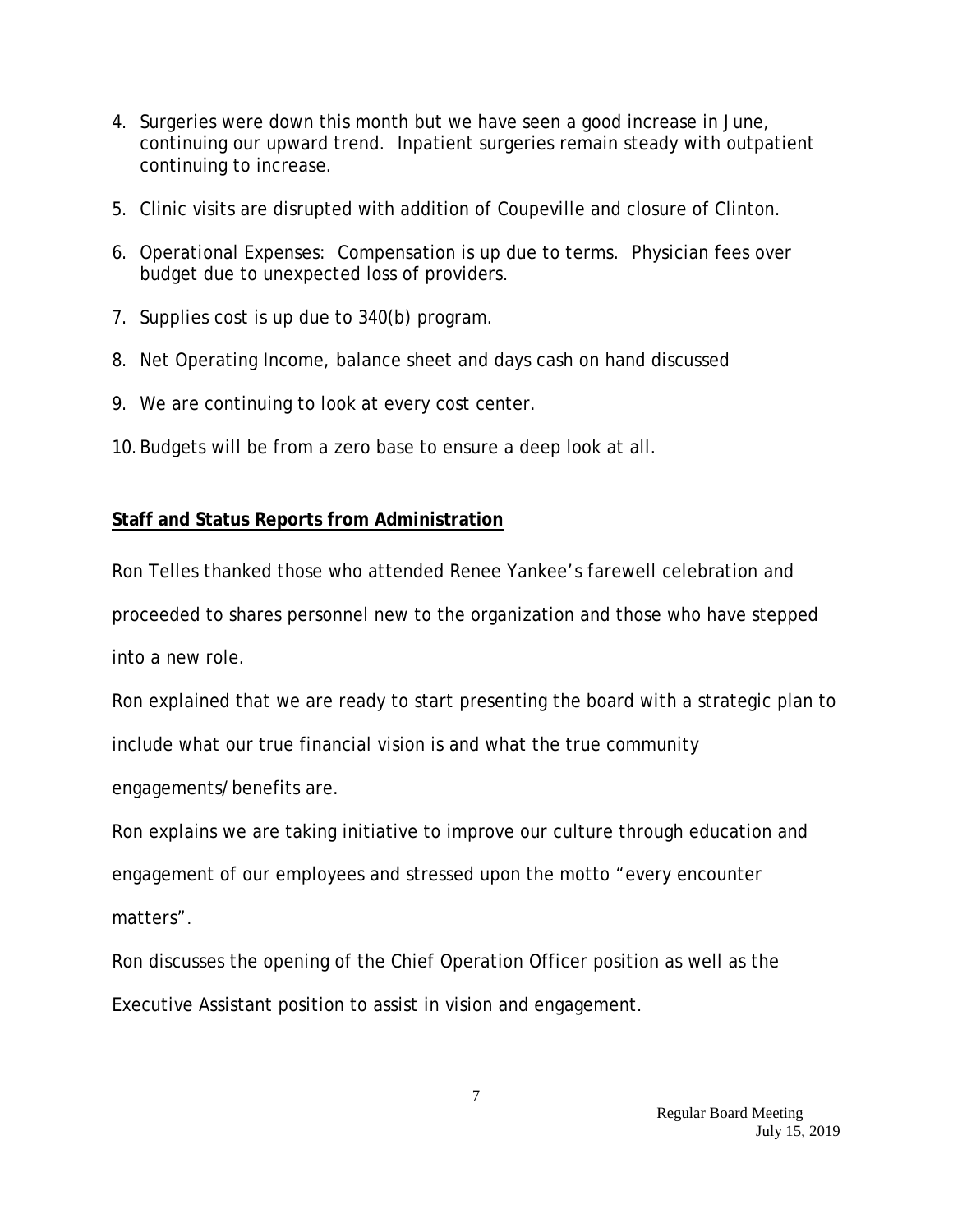Ron discusses the importance of needing to provide the board with exact information of improvement initiatives currently being done within the hospital.

Going back to inpatient surgeries, Commissioner Blankenship explained the need to consider that the national policy is driving patients to an outpatient setting. Ron stated we are too hospital centric and have to consider what outpatient activities we need to include an urgent care, surgery center, etc. We currently have 8 provider openings with current providers being stretched to max capacity. We need to look at improving recruitment initiatives.

Commissioner Wallin expressed the nationwide shortage of physicians with several choosing to instead become Locums, which poses a challenge for our hospital. Ron discussed a bonus incentive being made for current physicians who successfully recruit colleagues.

Commissioner Blankenship stated he was able to meet with Tom VanDwark and hear his proposal on initiatives and the mechanics of the initiatives. Commissioner Blankenship would like to discuss them with the board and make a decision to go forward.

Commissioner Fey mentioned how wonderful it was to see WhidbeyHealth back in the 4<sup>th</sup>-of-July parade.

Commissioner Cammermeyer praised Tim Waldner for his efforts in re-facing the Clinton clinic.

Ron mentioned Saturday, August  $17<sup>th</sup>$  is Tour de Whidbey.

#### **Board Items:**

 Regular Board Meeting July 15, 2019

8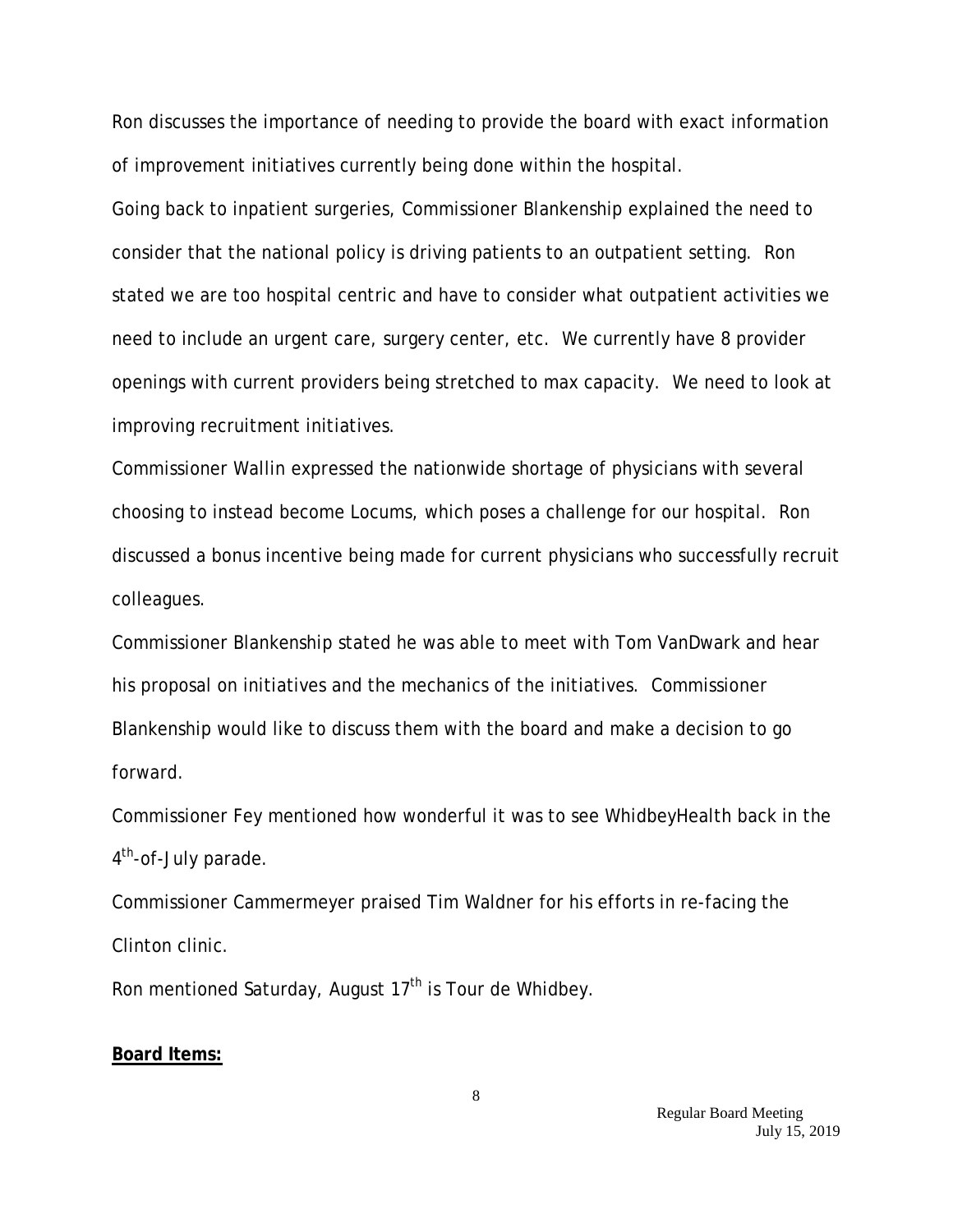President Wallin states the board will now be excused into Executive Session at 9:14 am, under RCW 42.30.110 (1)(i), no voting will take place.

Regular session continues at 10:05am

# **Agenda Items For Next Board Meeting**

President Wallin noted for the next Board meeting:

Next Board meeting will be held Monday, September 9 at 8:00 am.

## **Adjournment**

There being no further business, Commissioner Cammermeyer called for a motion to adjourn, seconded by Commissioner Anderson to adjourn the meeting at 10:07 am. Motion carried.

> Regular Board Meeting July 15, 2019